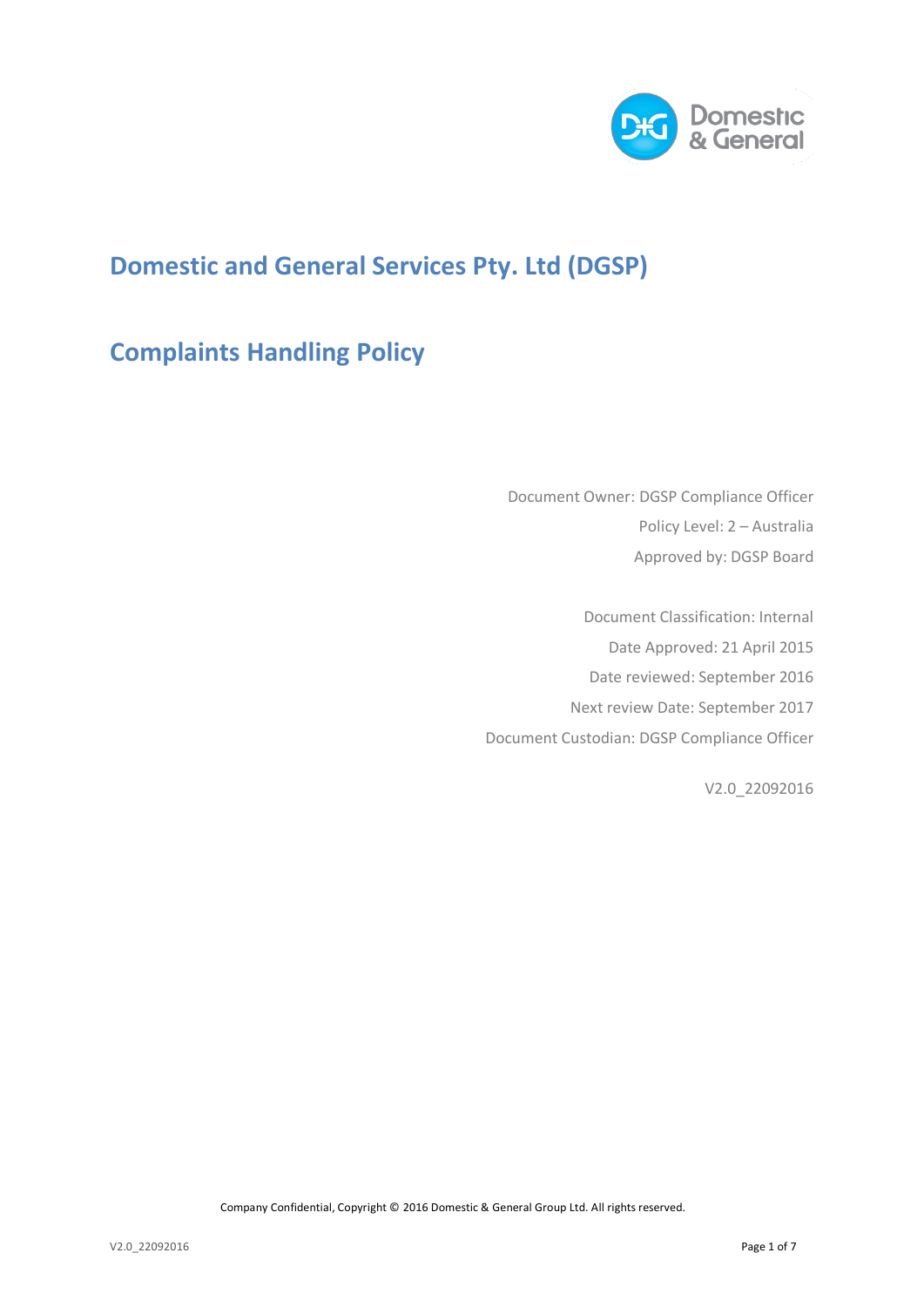## **Contents**

| $\mathbf{1}$   |  |
|----------------|--|
| $\overline{2}$ |  |
| 3              |  |
| $\overline{4}$ |  |
| 5              |  |
| 6              |  |
| $\overline{7}$ |  |
| 8              |  |
| 9              |  |
| 10             |  |

| <b>Document Change Control</b> |                          |                      |                   |  |  |  |
|--------------------------------|--------------------------|----------------------|-------------------|--|--|--|
| <b>Section Amended</b>         | <b>Amend Description</b> | Date of<br>Amendment | Version<br>Update |  |  |  |
| All sections                   | Format amendments        | 19 May 2016          | V <sub>2.0</sub>  |  |  |  |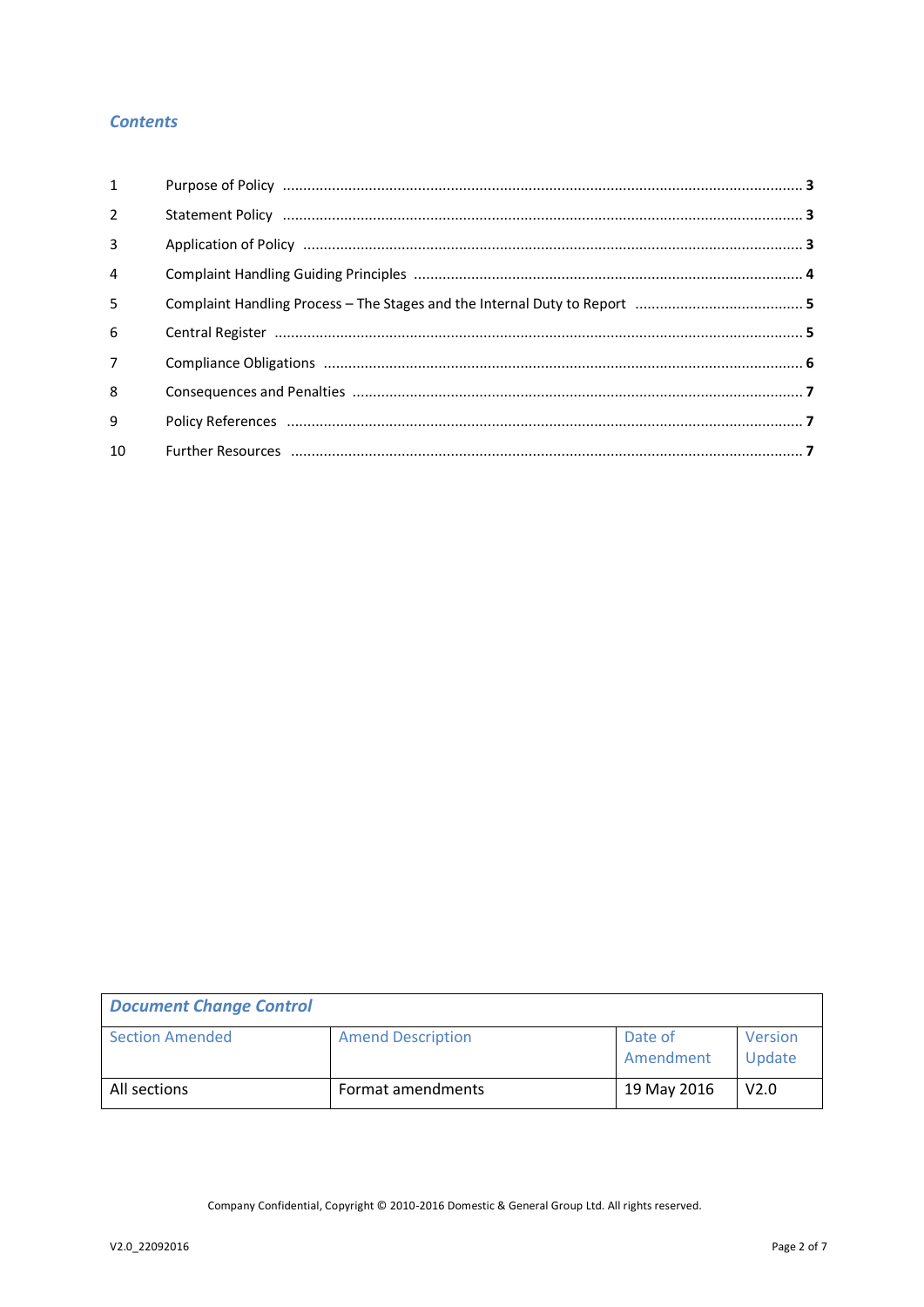## *1. Purpose of Policy*

Domestic and General Services Pty Ltd (DGSP) places the utmost importance on its reputation and the trust placed in it by our clients, customers, regulators and staff.

Acting responsibly and ethically forms the basis of this trust and brings with it an assumption that we will act lawfully and comply with all relevant standards and policies.

We take seriously our role in providing fair and transparent services to our customers in compliance with our regulatory obligations and all other relevant laws and codes as applicable.

### *Compliance within DGSP refers to our adherence to laws, regulations, industry standards and codes, internal policies and procedures and the principles of compliance and good governance.*

This Policy deals specifically with **Complaint Handling** and forms part of DGSP's Compliance Program.

This Policy is to be read in conjunction with all other relevant internal policies and procedures.

## *2. Statement of Policy*

DGSP's policies and procedures are the minimum standard for the manner in which DGSP provides its services. They are designed to guide staff in carrying out their roles, assist staff to operate consistently, efficiently and compliantly, and specify requirements for reporting any compliance breaches.

It is essential that DGSP has a clear, well-understood and documented policy and procedure to handle complaints and a central Complaints Register to record all customer complaints, in accordance with:

- Australian Standard AS/NZS 10002:2014 Guidelines for complaint management in organisations
- Australian Securities & Investments Commission (ASIC) Regulatory Guide RG 165 Licensing: Internal and external dispute resolution
- Corporations Act 2001(Cth)s912A(1)(g) & 912A(2)– Dispute Resolution System

DGSP is committed to the effective management of complaints. DGSP has adopted the definition of a complaint under ANZ/NZS 10002:2014;

### *Expression of dissatisfaction made to or about an organisation, related to its products, services, staff or the handling of a complaint, where a response or resolution is explicitly or implicitly expected or legally required.*

DGSP will ensure that the following principles prevail throughout the complaint handling process:

- demonstrate commitment to dealing efficiently and effectively with customer complaints;
- act with a focus on the customer and treat all customers with respect;
- take all reasonable steps to ensure there is no detriment to complainant;
- ensure that information on the complaint handling process is visible, accessible and transparent; and
- ensure no complainant is charged a fee.

### *3. Application of Policy*

This Policy applies to all staff involved in the provision of administration services for DGSP.

For the purpose of this Policy, staff means:

 Anyone who conducts work for DGSP in any capacity, whether this is full-time, part-time or casual, including temporary and contract workers.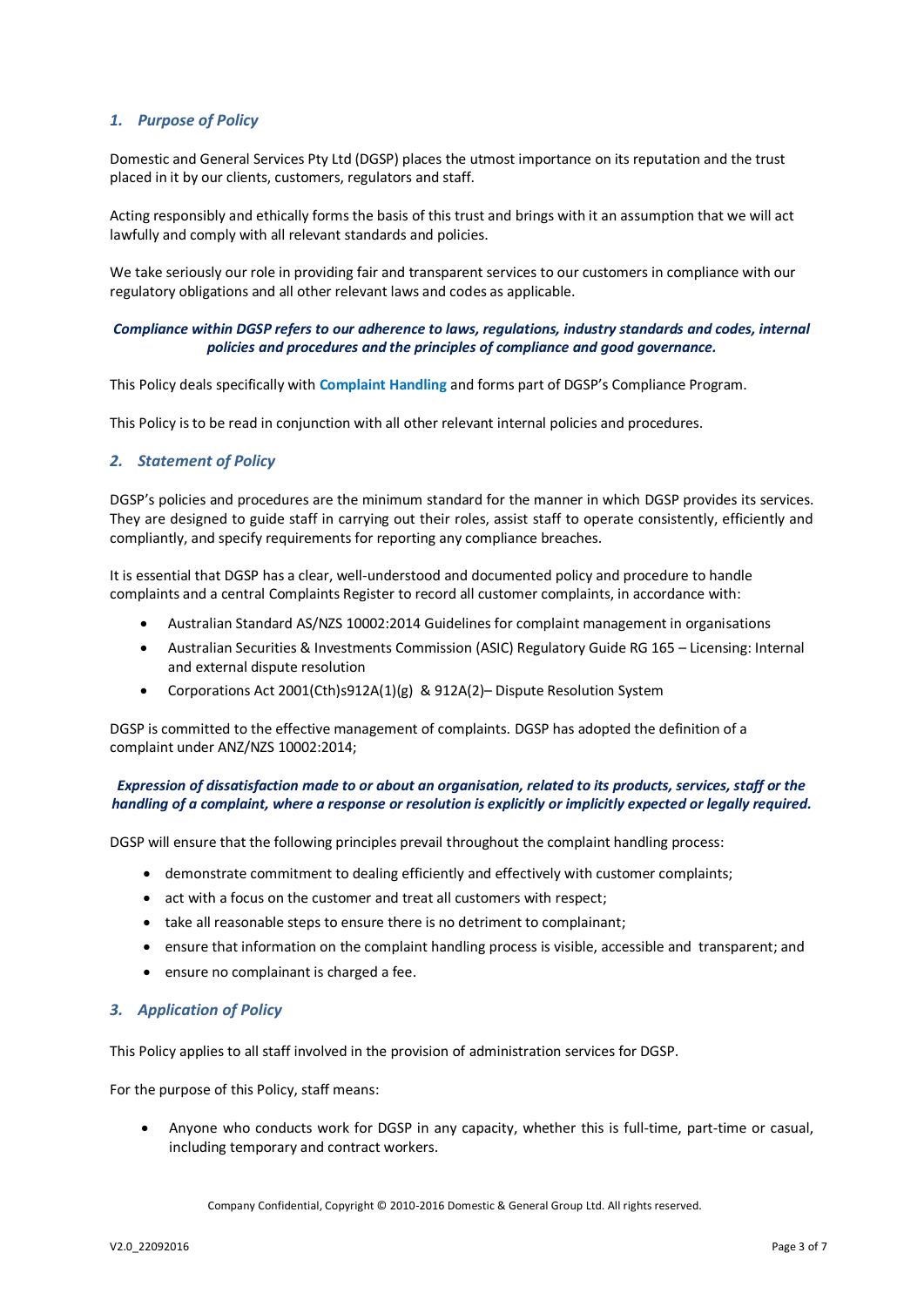Failure to comply with this Policy, DGSP's compliance obligations or DGSP's Compliance Program more broadly, may be grounds for disciplinary action (such as termination of employment).

Any staff member who is knowingly or recklessly concerned in a contravention of the ASIC Act 2001 ("**ASIC Act**") will not be indemnified by DGSP.

## *4. Complaint Handling Guiding Principles*

DGSP will ensure it acts with a customer focused approach and commitment to resolving complaints by demonstrating visibility, accessibility, responsiveness, accountability, objectivity, confidentiality and continual improvement by applying these principles throughout the complaint handling process.

DGSP will ensure that information about how and where a complaint may be made to or about the organisation is easily accessible to the public.

In applying this policy, DGSP will:

- promptly acknowledge each complaint received, in a timely manner;
- prioritise complaints in accordance with the urgency of the issues raised;
- apply fairness and objectivity in the management of the complaint;
- ensure that all complaints are addressed in an equitable manner in accordance with this policy and the broader compliance obligations;
- ensure that relevant privacy laws and ethical obligations are complied with in relation to the use of personally identifiable information;
- take reasonable steps to ensure that complainants are not adversely affected because of a complaint made by them or on their behalf; and
- provide clear and relevant explanations to a complainant relating to expected timeframes, policy, procedures and decisions to minimise complaints and facilitate early resolutions for complainants before they become ongoing disputes.

DGSP will monitor the complaint management system, the resources required and the data collected to assess the performance of the system and regularly audit the system to provide information on whether there has been compliance with the policy and the system is suitable to achieve the objectives.

### *5. Complaint Handling Process – The Stages and the Internal Duty to Report*

DGSP's internal complaint handling process comprises the following stages:

- i. **Initiation** the complainant contacts us by phone, email or letter and the complaint will be recorded on the register. The information included on the register must include the complainant's contact information, issues raised by the complaint, the outcome sought by the complainant, any other information required to properly respond to the matter and any support requirements needed by the complainant. Complaints need not be in writing, we must provide simple and accessible arrangements for complainants.
- ii. **Acknowledgement** prompt acknowledgement will be made as soon as practicable upon receipt of the complaint.
- iii. **Initial Assessment of Complaint -** to determine how a complaint should be managed (e.g. if it could be appropriately addressed with the complainant or if a formal investigation should be conducted), the complaint should be assessed against criteria, including the severity of the issue, complexity,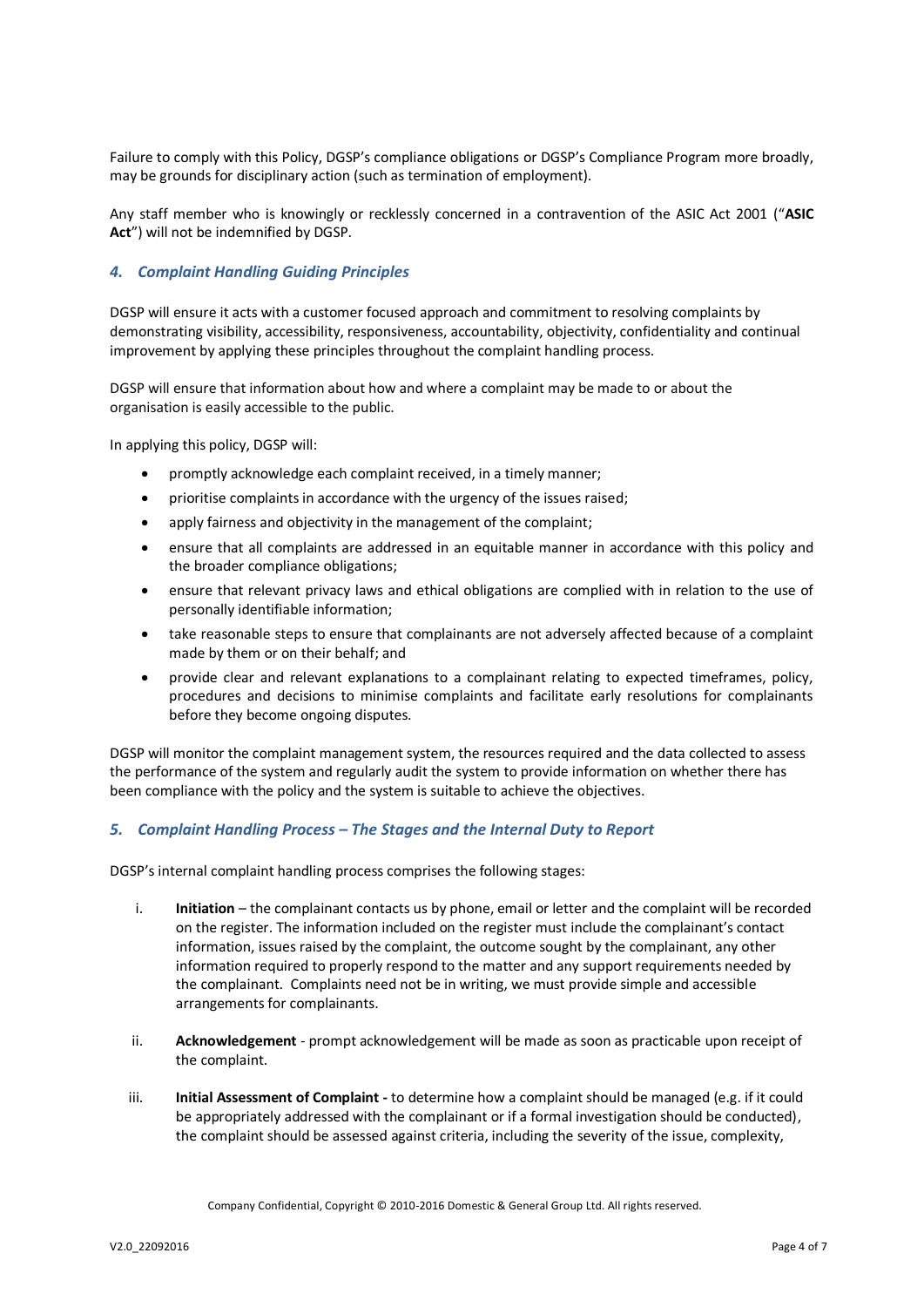impact on the individual, the public and DGSP, the potential for the dispute to escalate, the need for immediate action and the outcome sought by the applicant.

- iv. **Investigation** a trained Complaints Handling Officer will investigate the complaint in a timely manner in accordance with prescribed time frames and will investigate through consulting with relevant personnel experts to ensure the complaint is addressed in an equitable, objective and unbiased manner.
- v. **Resolution** the Complaints Handling Officer will conclude and prepare a final response in accordance within prescribed time frames and will, where possible manage and resolve all complaints at the first point of contact. The Complaints Handling Officer will ensure that any reasons for a decision address the specific issues by the complainant. If possible, the reasons should be recorded and should refer to relevant legislation, codes, standards or procedures.
- vi. **Communication** the Complaints Handling Officer will ensure the complainant receives appropriate and timely communications throughout all stages of the process. The progress of each complaint should be tracked until the matter is finalised. Final response to a complaint must be provided to complainant within a maximum of 45 days. The communication must include the actions taken to respond to the complaint, the outcome of the complaint, the reasons for the decision, any remedy or resolution that will be offered and, if appropriate, any other remedies that may be available to the complainant (e.g. an internal or external review of the decision).
- vii. **Closing the complaint –** the steps taken to address the complaint, the outcome of the complaint and any follow up action will be recorded on the central register upon closing a complaint.

All staff must promptly report any customer complaints to ensure the complaint is recorded on the Complaints Register.

All staff must also ensure that their Line Manager and the Complaint Handling Officer are made aware of the event, without delay.

The Complaint Handling Officer will ensure that the complaint is recorded on the register, assess the complaint and commence the investigation.

The Complaint Handling Officer will consult with DGSP's Compliance Officer to determine whether the complaint constitutes a significant reportable breach under the *Corporations Act* 2001, taking into consideration the following factors:

- the number and frequency of similar previous incidents;
- the impact of the complaint /or cause of the complaint on our ability to supply the financial services;
- the extent to which the complaint / or cause of the complaint indicates that the compliance arrangements to ensure compliance with those obligations is inadequate; and
- the actual or potential financial loss, and any actual or potential customer detriment.

In the communication back to the complainant, it must provide that if the customer is dissatisfied by the outcome of an internal assessment, the complainant may be able to escalate the dispute to an external body (if applicable). For example, in relation to complaints regarding insurance products, the complainant must be informed that DGIA is a member of the Financial Ombudsman Service Limited (FOS) External Dispute Resolution (EDR) scheme and that the customer has the right, at no cost, to refer the complaint to FOS. In such circumstances, contact information will be provided for FOS (see below).

## *6. Central Register*

The Complaints Register must be kept up to date to ensure DGSP has adequate records in place to comply with its obligation to maintain records of customer complaints.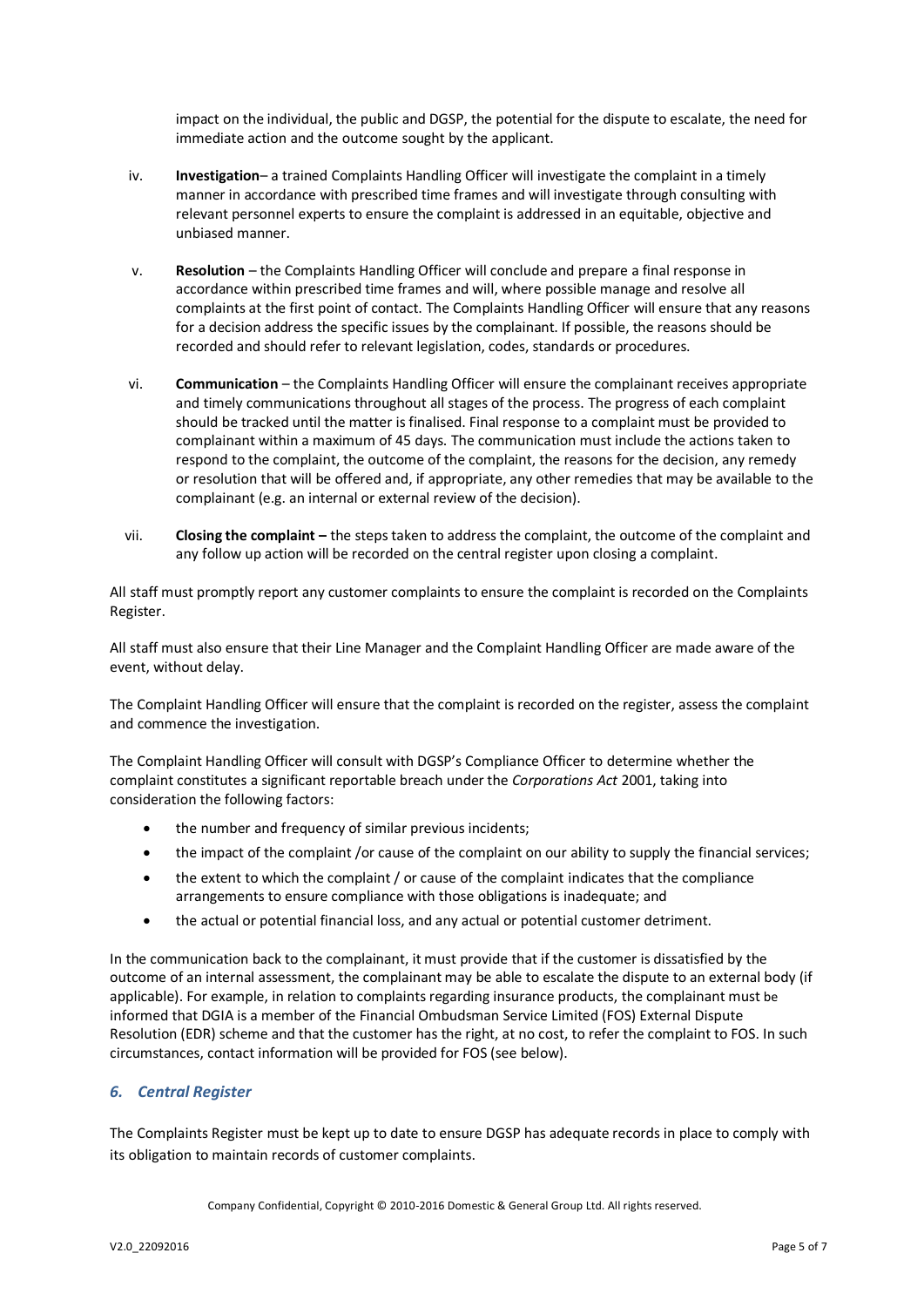## *7. Compliance Obligations*

7.1 *Roles and Responsibilities* – involvement of personnel at all levels of DGSP is required to ensure this policy and supporting procedures are utilised when handling customer complaints.

- Senior Management is responsible for:
	- $\circ$  ensuring that this policy and related procedures are communicated and implemented;
	- o that staff are adequately trained in the complaint management policy and procedures prior to dealing with customer complaints;
	- $\circ$  the appropriate resources are put in place to demonstrate commitment to dealing effectively and efficiently with customer complaints; and
	- $\circ$  reviewing the complaint management system to ensure the suitability and efficacy of the system, to address non-conformity with regulatory and other requirements, to identify and correct issues and evaluate potential changes to the policy and procedures.
- The Complaints Handling Officer is responsible for:
	- $\circ$  handling escalated complaints in the first instance, with a view to first point of contact resolution where possible;
	- o escalation to the Manager responsible for EDR disputes (if appropriate);
	- $\circ$  ensuring the complaints register is maintained and information related to the complainant and the complaint is recorded and stored confidentially and securely;
	- $\circ$  analysis of causal factors (people, process, system) to determine the reason why the problem occurred to trigger the complaint;
	- $\circ$  ensuring that information about the complaints management system is available to staff and the public; and
	- $\circ$  preparation of reports for Senior Management on actions and decisions made in regard to complaints, significant complaints or systemic issues or trends and reporting to staff about issues of concern identified in the complaint handling process.

7.2 **Commitment** - to demonstrate commitment to the efficient and effective handling of customer complaints DGSP has:

- adopted the definition of a complaint in accordance with Australian Standard AS/NZS 10002:2014 - Guidelines for complaint management in organisations;
- incorporated the guiding principles into this policy;
- incorporated the prescribed timeframes into the documented business procedures;
- documented the complaints handling process for consumers in the combined FSG and PDS (which is also available on the D&G website);
- assigned responsibility to certain personnel to manage the handling of complaints in accordance with the management systems and reporting procedures it has put in place.

7.3 **Responsiveness** - the complaint must be resolved in a timely manner, in accordance with prescribed time frames:

- complaints or disputes will be responded to promptly, in accordance with the urgency of the complaint or dispute
- The pursuit of 'best practice' procedures should result in shorter time frames regularly being achieved
- Maximum IDR time frames for Financial Services 45 days (calendar) for final response.